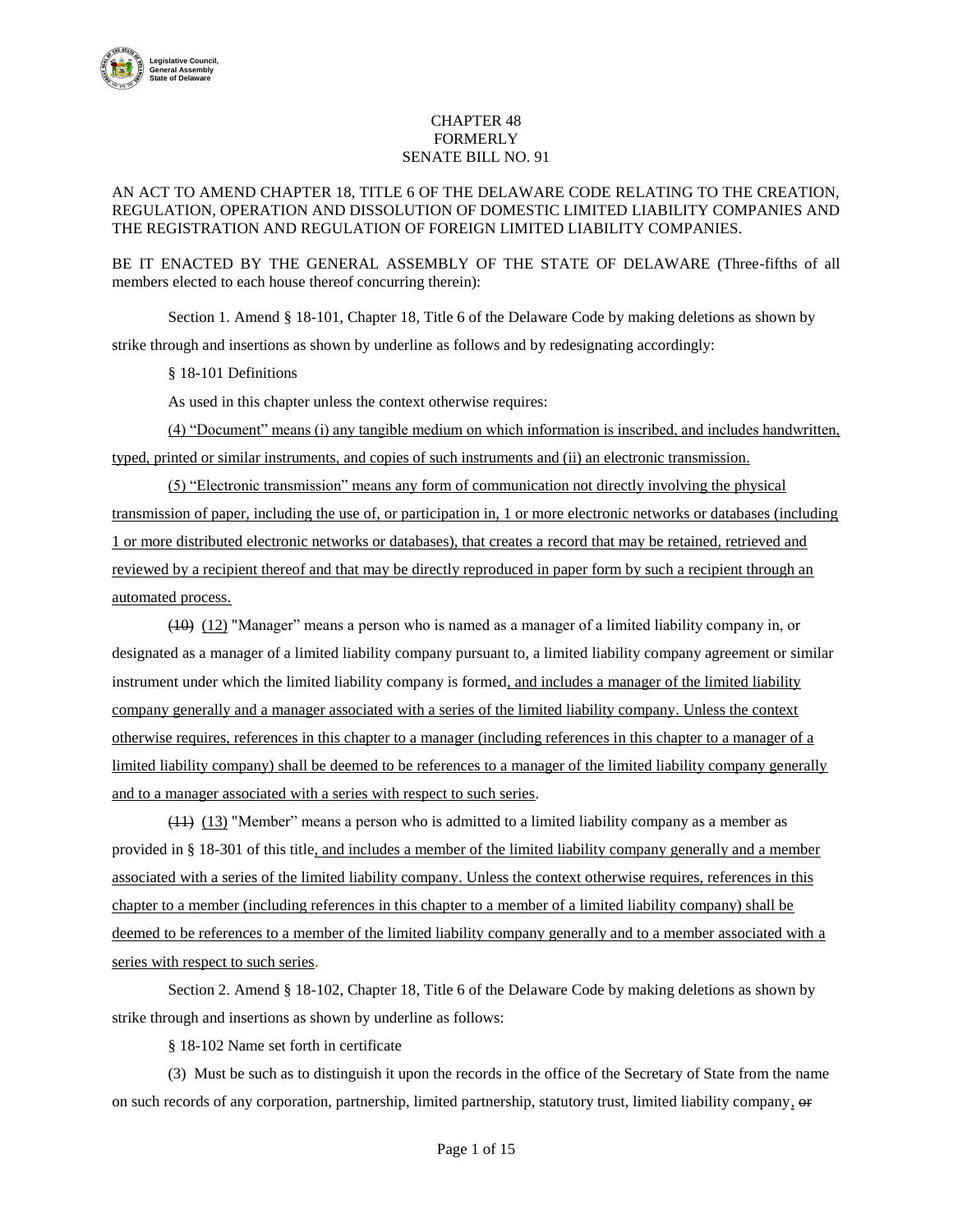registered series of a limited liability company or registered series of a limited partnership reserved, registered, formed or organized under the laws of the State of Delaware or qualified to do business or registered as a foreign corporation, foreign limited partnership, foreign statutory trust, foreign partnership, or foreign limited liability company in the State of Delaware; provided however, that a limited liability company may register under any name which is not such as to distinguish it upon the records in the office of the Secretary of State from the name on such records of any domestic or foreign corporation, partnership, limited partnership, statutory trust, registered series of a limited liability company, registered series of a limited partnership or foreign limited liability company reserved, registered, formed or organized under the laws of the State of Delaware with the written consent of the other corporation, partnership, limited partnership, statutory trust, registered series of a limited liability company, registered series of a limited partnership or foreign limited liability company, which written consent shall be filed with the Secretary of State; provided further, that, if on July 31, 2011, a limited liability company is registered (with the consent of another limited liability company) under a name which is not such as to distinguish it upon the records in the office of the Secretary of State from the name on such records of such other domestic limited liability company, it shall not be necessary for any such limited liability company to amend its certificate of formation to comply with this subsection;

Section 3. Amend § 18-104, Chapter 18, Title 6 of the Delaware Code by making deletions as shown by strike through and insertions as shown by underline as follows:

§ 18-104 Registered office; registered agent

(d) The registered agent of  $\pm$  or more limited liability companies a limited liability company, including a limited liability company whose certificate of formation has been cancelled pursuant to § 18-1108 of this title, may resign without appointing a successor registered agent by paying a fee as set forth in § 18-1105(a)(2) of this title and filing a certificate of resignation with the Secretary of State, but such resignation shall not become effective until 30 days after the certificate is filed. The certificate shall contain a statement that written notice of resignation was given to each affected the limited liability company at least 30 days prior to the filing of the certificate by mailing or delivering such notice to the limited liability company at its address last known to the registered agent and shall set forth the date of such notice. The certificate shall include such information last provided to the registered agent pursuant to Section 18-104(g) of this title for a communications contact for the limited liability company. Such information regarding the communications contact shall not be deemed public. A certificate filed pursuant to this Section 18-104(d) must be on the form prescribed by the Secretary of State. After receipt of the notice of the resignation of its registered agent, the limited liability company for which such registered agent was acting shall obtain and designate a new registered agent, to take the place of the registered agent so resigning. If such limited liability company fails to obtain and designate a new registered agent as aforesaid prior to the expiration of the period of 30 days after the filing by the registered agent of the certificate of resignation, the certificate of formation of such limited liability company shall be canceled. After the resignation of the registered agent shall have become effective as provided in this section and if no new registered agent shall have been obtained and designated in the time and manner aforesaid, service of legal process against each limited liability company (and each protected series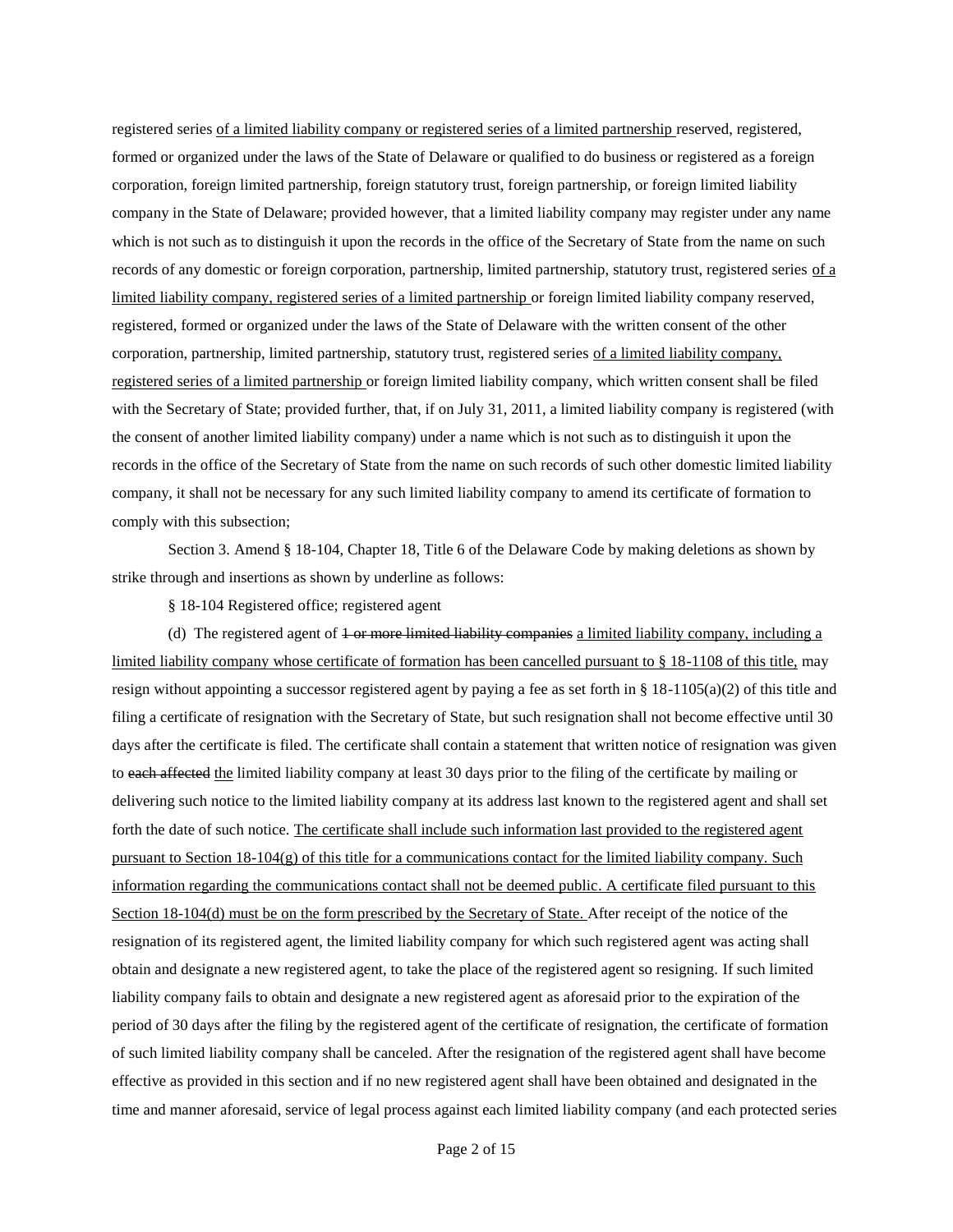and each registered series thereof) for which the resigned registered agent had been acting shall thereafter be upon the Secretary of State in accordance with § 18-105 of this title.

(g) Every domestic limited liability company and every foreign limited liability company qualified to do business in the State of Delaware shall provide to its registered agent and update from time to time as necessary the name, business address and business telephone number of a natural person who is a member, manager, officer, employee or designated agent of the domestic or foreign limited liability company who is then authorized to receive communications from the registered agent. Such person shall be deemed the communications contact for the domestic or foreign limited liability company. A domestic limited liability company, upon receipt of a request by the communications contact delivered in writing or by electronic transmission, shall provide the communications contact with the name, business address and business telephone number of a natural person who has access to the record required to be maintained pursuant to § 18-305(h) of this title. Every registered agent shall retain (in paper or electronic form) the above information concerning the current communications contact for each domestic limited liability company and each foreign limited liability company for which that registered agent serves as registered agent. If the domestic or foreign limited liability company fails to provide the registered agent with a current communications contact, the registered agent may resign as the registered agent for such domestic or foreign limited liability company pursuant to this section. For purposes of this subsection, the term "electronic transmission" means any form of communication not directly involving the physical transmission of paper, including the use of, or participation in, 1 or more electronic networks or databases (including 1 or more distributed electronic networks or databases), that creates a record that may be retained, retrieved and reviewed by a recipient thereof and that may be directly reproduced in paper form by such a recipient through an automated process.

Section 4. Amend Chapter 18, Title 6 of the Delaware Code to add a new § 18-113 as shown by underline as follows:

§ 18-113. Document form, signature and delivery.

(a) Except as provided in subsection (b) of this section, without limiting the manner in which any act or transaction may be documented, or the manner in which a document may be signed or delivered:

(1) Any act or transaction contemplated or governed by this chapter or the limited liability company agreement may be provided for in a document, and an electronic transmission is the equivalent of a written document.

(2) Whenever this chapter or the limited liability company agreement requires or permits a signature, the signature may be a manual, facsimile, conformed or electronic signature. "Electronic signature" means an electronic symbol or process that is attached to, or logically associated with, a document and executed or adopted by a person with an intent to authenticate or adopt the document.

(3) Unless otherwise provided in the limited liability company agreement or agreed between the sender and recipient, an electronic transmission is delivered to a person for purposes of this chapter and the limited liability company agreement when it enters an information processing system that the person has designated for the purpose of receiving electronic transmissions of the type delivered, so long as the electronic transmission is in a form capable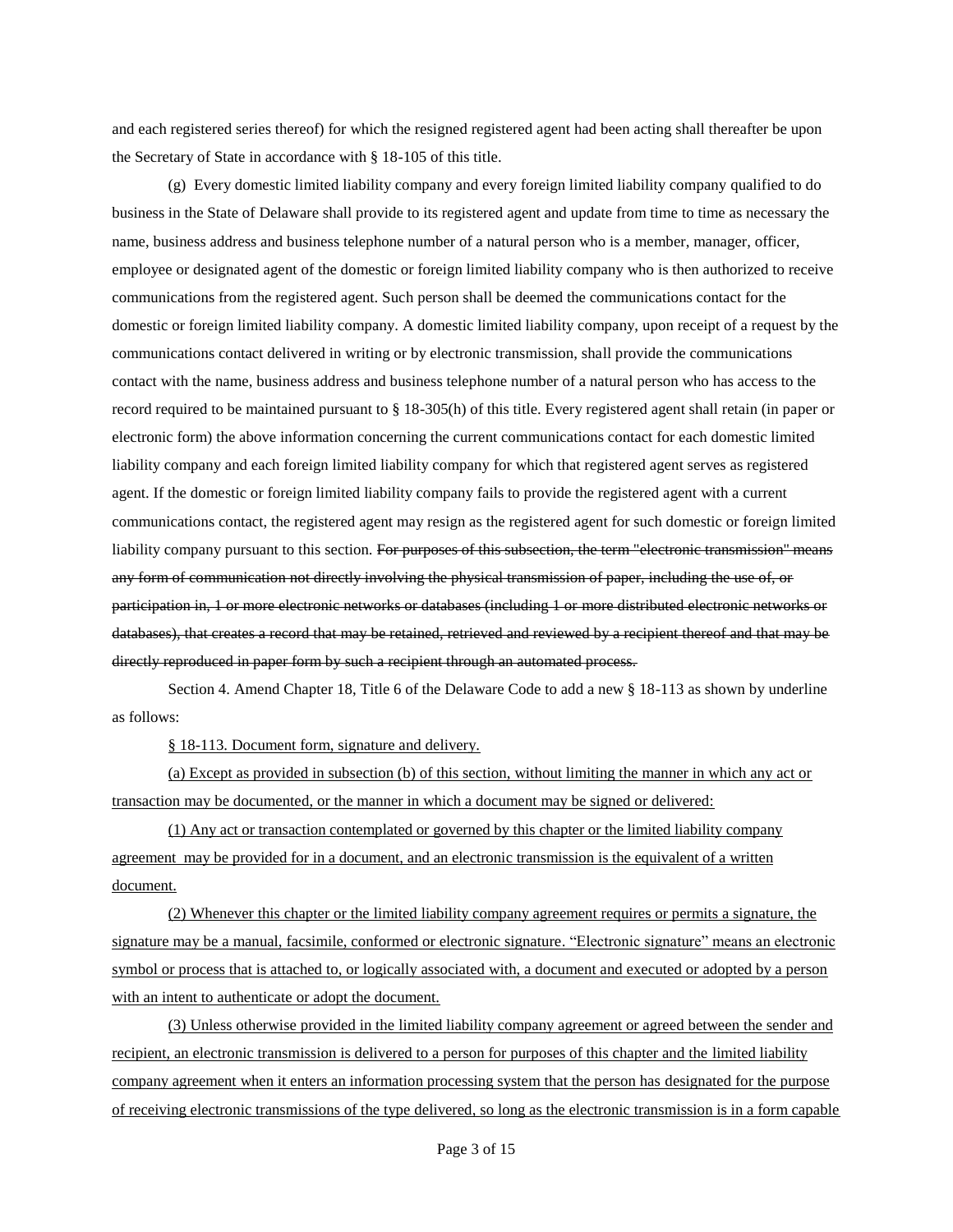of being processed by that system and such person is able to retrieve the electronic transmission. Whether a person has so designated an information processing system is determined by the limited liability company agreement or from the context and surrounding circumstances, including the parties' conduct. An electronic transmission is delivered under this section even if no person is aware of its receipt. Receipt of an electronic acknowledgement from an information processing system establishes that an electronic transmission was received but, by itself, does not establish that the content sent corresponds to the content received.

This chapter shall not prohibit one or more persons from conducting a transaction in accordance with chapter 12A of this title so long as the part or parts of the transaction that are governed by this chapter are documented, signed and delivered in accordance with this subsection (a) or otherwise in accordance with this chapter. This subsection (a) shall apply solely for purposes of determining whether an act or transaction has been documented, and the document has been signed and delivered, in accordance with this chapter and the limited liability company agreement.

(b) Subsection (a) of this section shall not apply to: (1) a document filed with or submitted to the Secretary of State, the Register in Chancery, or a court or other judicial or governmental body of this State, (2) a certificate of limited liability company interest, and (3) an act or transaction effected pursuant to Section 18-104, 18-105, or 18- 109 or subchapter IX or X of this chapter. The foregoing shall not create any presumption about the lawful means to document a matter addressed by this subsection (b), or the lawful means to sign or deliver a document addressed by this subsection (b). A provision of the limited liability company agreement shall not limit the application of subsection (a) of this section unless the provision expressly restricts one or more of the means of documenting an act or transaction, or of signing or delivering a document, permitted by subsection (a).

(c) In the event that any provision of this chapter is deemed to modify, limit or supersede the Electronic Signatures in Global and National Commerce Act, 15 U.S.C. § 7001 et. seq., the provisions of this chapter shall control to the fullest extent permitted by section  $7002(a)(2)$  of such act.

Section 5. Amend § 18-206, Chapter 18, Title 6 of the Delaware Code by making deletions as shown by strike through and insertions as shown by underline as follows:

§ 18-206 Filing

(b) Notwithstanding any other provision of this chapter, any certificate filed under this chapter shall be effective at the time of its filing with the Secretary of State or at any later date or time (not later than a time on the one hundred and eightieth day after the date of its filing if such date of filing is on or after January 1, 2012) specified in the certificate. Upon the filing of a certificate of amendment (or judicial decree of amendment), certificate of correction, corrected certificate or restated certificate in the office of the Secretary of State, or upon the future effective date or time of a certificate of amendment (or judicial decree thereof) or restated certificate, as provided for therein, the certificate of formation or certificate of registered series, as applicable, shall be amended, corrected or restated as set forth therein. Upon the filing of a certificate of cancellation (or a judicial decree thereof), a certificate of merger or consolidation or a certificate of ownership and merger or a certificate of division which acts as a certificate of cancellation, or a certificate of transfer, a certificate of conversion to a non-Delaware entity, or a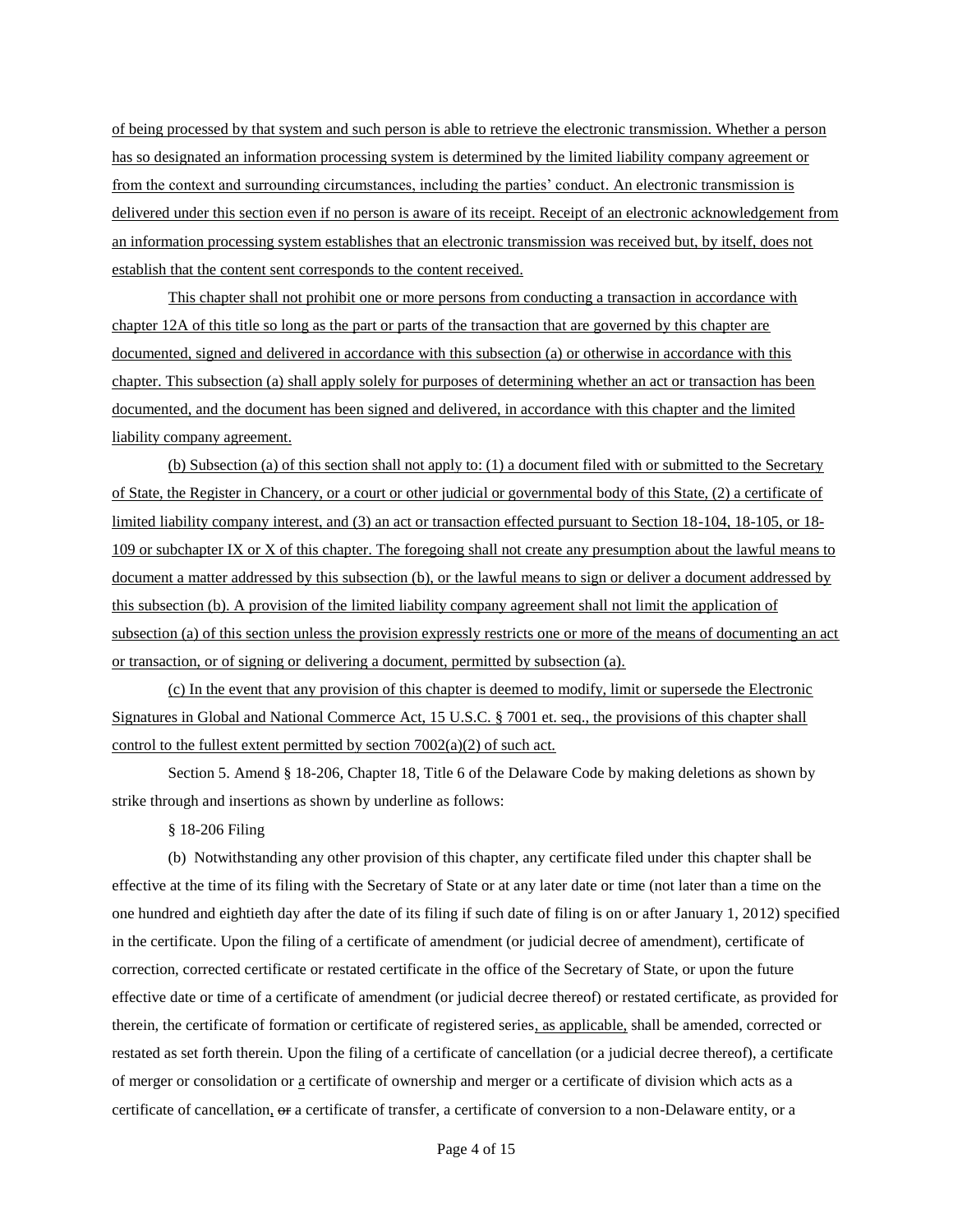certificate of conversion of registered series to protected series, or upon the future effective date or time of a certificate of cancellation (or a judicial decree thereof), a certificate of merger or consolidation or a certificate of ownership and merger or a certificate of division which acts as a certificate of cancellation,  $\Theta$  a certificate of transfer, or a certificate of conversion to a non-Delaware entity, or a certificate of conversion of registered series to protected series, as provided for therein, or as specified in  $\S$  18-104(d),  $\S$  18-104(i)(4),  $\S$  18-112 or  $\S$  18-1108 of this title, the certificate of formation or certificate of registered series, as applicable, is canceled. Upon the filing of a certificate of limited liability company domestication or upon the future effective date or time of a certificate of limited liability company domestication, the entity filing the certificate of limited liability company domestication is domesticated as a limited liability company with the effect provided in § 18-212 of this title. Upon the filing of a certificate of conversion to limited liability company or upon the future effective date or time of a certificate of conversion to limited liability company, the entity filing the certificate of conversion to limited liability company is converted to a limited liability company with the effect provided in § 18-214 of this title. Upon the filing of a certificate of conversion of protected series to registered series, or upon the future effective date or time of a certificate of conversion of protected series to registered series, the protected series with respect to which such filing is made is converted to a registered series with the effect provided in § 18-219 of this title. Upon the filing of a certificate of conversion of registered series to protected series, or upon the future effective date or time of a certificate of conversion of registered series to protected series, the registered series filing such certificate is converted to a protected series with the effect provided in § 18-220 of this title. Upon the filing of a certificate of revival, a limited liability company or a registered series is revived with the effect provided in § 18-1109 or § 18- 1110 of this title. Upon the filing of a certificate of transfer and domestic continuance, or upon the future effective date or time of a certificate of transfer and domestic continuance, as provided for therein, the limited liability company filing the certificate of transfer and domestic continuance shall continue to exist as a limited liability company of the State of Delaware with the effect provided in § 18-213 of this title.

Section 6. Amend § 18-210, Chapter 18, Title 6 of the Delaware Code by making deletions as shown by strike through and insertions as shown by underline as follows:

§ 18-210 Contractual appraisal rights.

A limited liability company agreement or an agreement of merger or consolidation or a plan of merger or a plan of division may provide that contractual appraisal rights with respect to a limited liability company interest or another interest in a limited liability company shall be available for any class or group or series of members or limited liability company interests in connection with any amendment of a limited liability company agreement, any merger or consolidation in which the limited liability company or a registered series of the limited liability company is a constituent party to the merger or consolidation, any division of the limited liability company, any conversion of the limited liability company to another business form, any conversion of a protected series of the limited liability company to a registered series of such limited liability company, any conversion of a registered series of the limited liability company to a protected series of such limited liability company, any transfer to or domestication or continuance in any jurisdiction by the limited liability company, or the sale of all or substantially all of the limited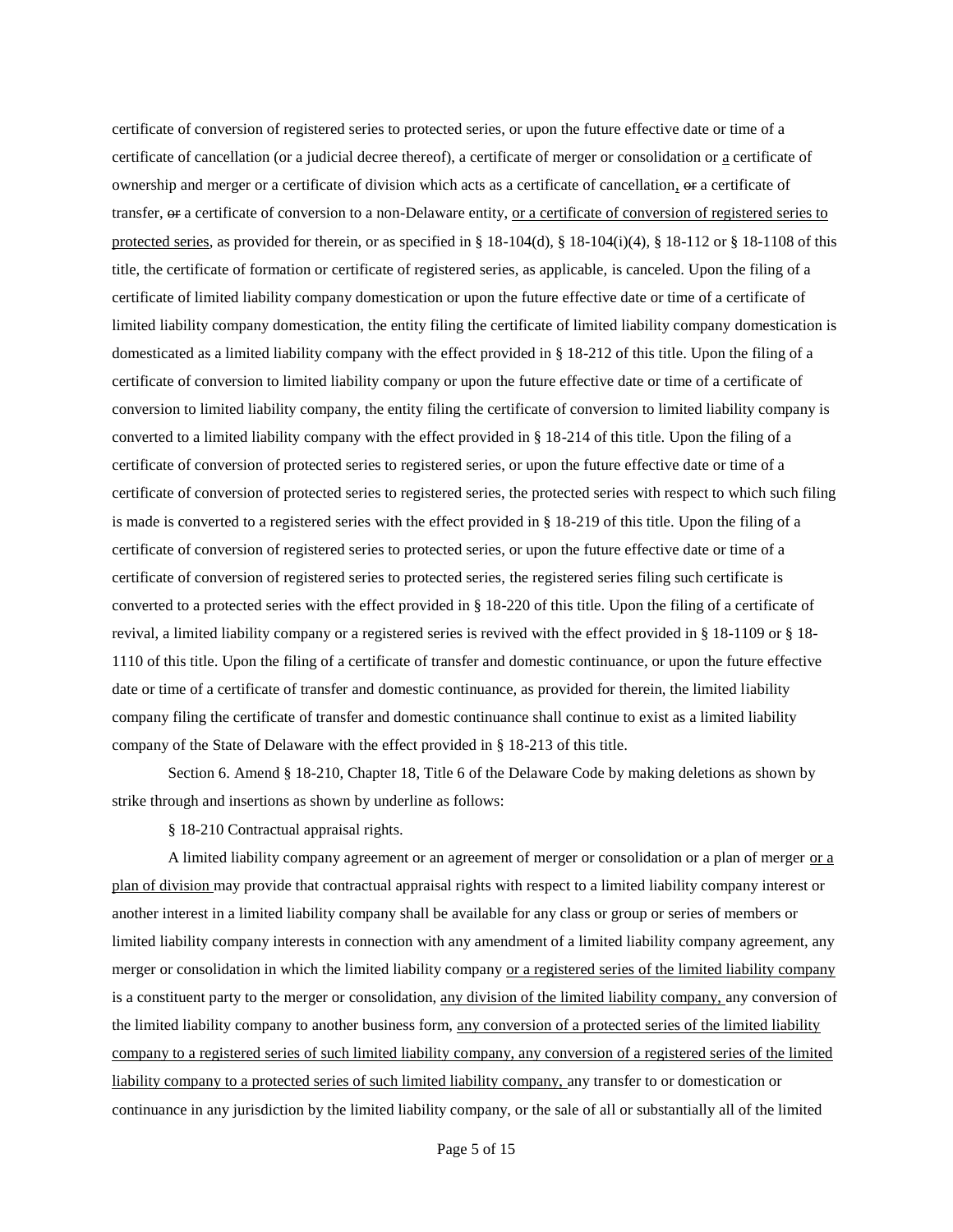liability company's assets. The Court of Chancery shall have jurisdiction to hear and determine any matter relating to any such appraisal rights.

Section 7. Amend § 18-215, Chapter 18, Title 6 of the Delaware Code by making deletions as shown by strike through and insertions as shown by underline as follows:

§ 18-215 Series of members, managers, limited liability company interests or assets

(b) A series established in accordance with the following sentence is a protected series. Notwithstanding anything to the contrary set forth in this chapter or under other applicable law, in the event that a limited liability company agreement establishes or provides for the establishment of 1 or more series, and to the extent the records maintained for any such series account for the assets associated with such series separately from the other assets of the limited liability company, or any other series thereof, and if the limited liability company agreement so provides, and if notice of the limitation on liabilities of a series as referenced in this subsection is set forth in the certificate of formation of the limited liability company, then the debts, liabilities, obligations and expenses incurred, contracted for or otherwise existing with respect to such series shall be enforceable against the assets of such series only, and not against the assets of the limited liability company generally or any other series thereof, and, unless otherwise provided in the limited liability company agreement, none of the debts, liabilities, obligations and expenses incurred, contracted for or otherwise existing with respect to the limited liability company generally or any other series thereof shall be enforceable against the assets of such series. Neither the preceding sentence nor any provision pursuant thereto in a limited liability company agreement or certificate of formation shall (i) restrict a protected series or limited liability company on behalf of a protected series from agreeing in the limited liability company agreement or otherwise that any or all of the debts, liabilities, obligations and expenses incurred, contracted for or otherwise existing with respect to the limited liability company generally or any other series thereof shall be enforceable against the assets of such protected series or (ii) restrict a limited liability company from agreeing in the limited liability company agreement or otherwise that any or all of the debts, liabilities, obligations and expenses incurred, contracted for or otherwise existing with respect to a protected series shall be enforceable against the assets of the limited liability company generally. A limited liability company agreement does not need to use the term protected when referencing series or refer to this §18-215. Assets associated with a protected series may be held directly or indirectly, including in the name of such series, in the name of the limited liability company, through a nominee or otherwise. Records maintained for a protected series that reasonably identify its assets, including by specific listing, category, type, quantity, computational or allocational formula or procedure (including a percentage or share of any asset or assets) or by any other method where the identity of such assets is objectively determinable, will be deemed to account for the assets associated with such series separately from the other assets of the limited liability company, or any other series thereof. Notice in a certificate of formation of the limitation on liabilities of a protected series as referenced in this subsection shall be sufficient for all purposes of this subsection whether or not the limited liability company has established any protected series when such notice is included in the certificate of formation, and there shall be no requirement that  $(i)$  any specific protected series of the limited liability company be referenced in such notice, or (ii) such notice use the term protected when referencing series or include a reference to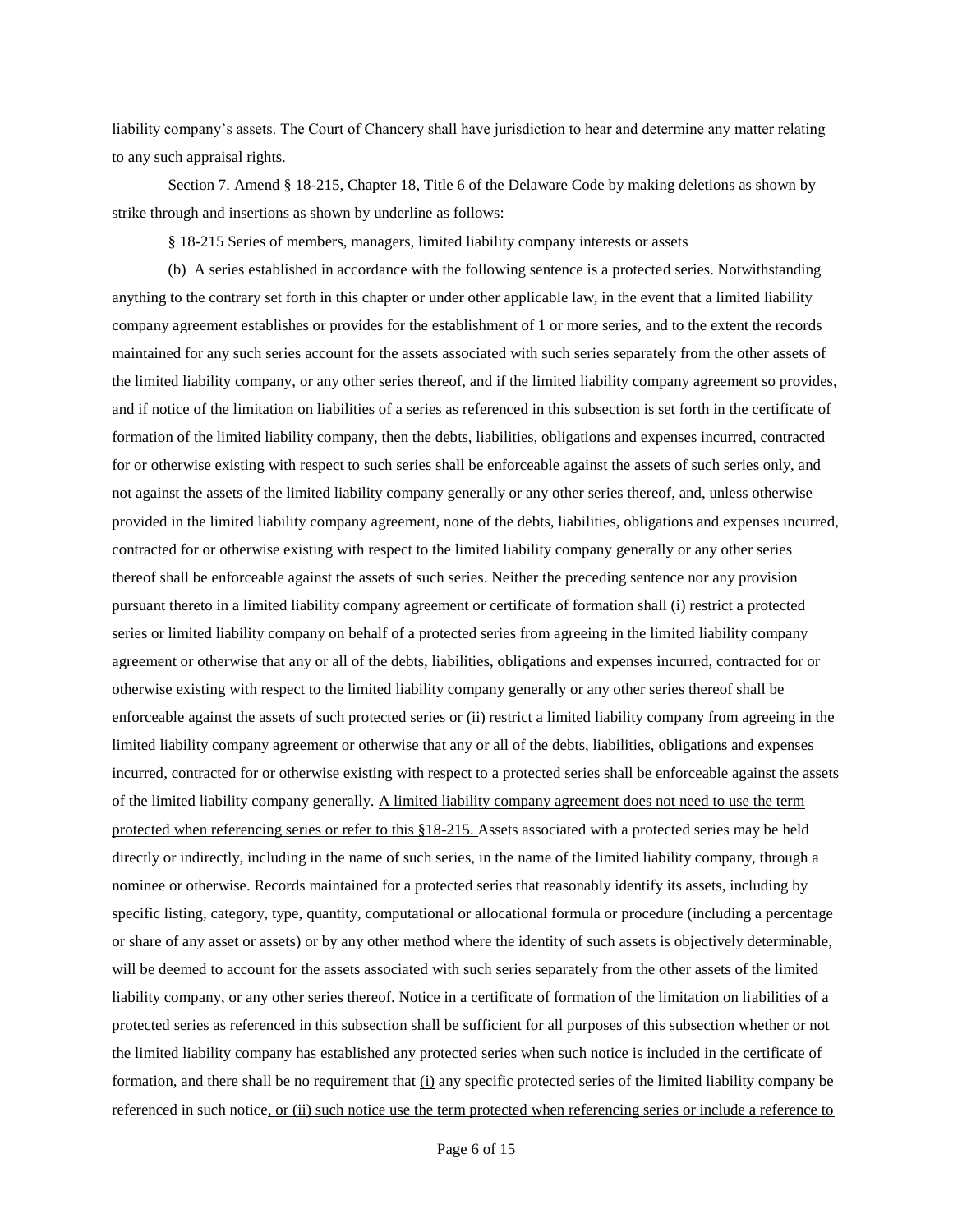this §18-215. The fact that a certificate of formation that contains the foregoing notice of the limitation on liabilities of a protected series is on file in the office of the Secretary of State shall constitute notice of such limitation on liabilities of a protected series. As used in this chapter, a reference to assets of a protected series includes assets associated with such series, a reference to assets associated with a protected series includes assets of such series, a reference to members or managers of a protected series includes members or managers associated with such series, and a reference to members or managers associated with a protected series includes members or managers of such series. The following shall apply to a protected series:

Section 8. Amend § 18-217, Chapter 18, Title 6 of the Delaware Code by making deletions as shown by strike through and insertions as shown by underline as follows:

§ 18-217 Division of a limited liability company.

(a) As used in this section and §§ 18-203, 18-301 and 18-1203:

(b) Pursuant to a plan of division, any domestic limited liability company may, in the manner provided in this section, be divided into 2 or more domestic limited liability companies. The division of a domestic limited liability company in accordance with this section and, if applicable, the resulting cessation of the existence of the dividing company pursuant to a certificate of division shall not be deemed to affect the personal liability of any person incurred prior to such division with respect to matters arising prior to such division, nor shall it be deemed to affect the validity or enforceability of any obligations or liabilities of the dividing company incurred prior to such division; provided, that such the obligations and liabilities of the dividing company shall be allocated to and vested in, and valid and enforceable obligations of, such division company or companies to which such obligations and liabilities have been allocated pursuant to the plan of division, as provided in subsection (l) of this section. Each resulting company in a division shall be formed in compliance with the requirements of this chapter and subsection (i) of this section.

- (f) A plan of division adopted in accordance with subsection (c) of this section:
- (3) Shall effect the adoption of a new limited liability company agreement for each resulting company.

Any amendment to a limited liability company agreement or adoption of a new limited liability company agreement for the dividing company, if it is a surviving company in the division, or adoption of a new limited liability company agreement for each resulting company made pursuant to the foregoing sentence shall be effective at the effective time or date of the division. Any amendment to a limited liability company agreement or adoption of a limited liability company agreement for the dividing company, if it is a surviving company in the division, shall be effective notwithstanding any provision in the limited liability company agreement of the dividing company relating to amendment or adoption of a new limited liability company agreement, other than a provision that by its terms applies to an amendment to the limited liability company agreement or the adoption of a new limited liability company agreement, in either case, in connection with a division, merger or consolidation.

(h) If a domestic limited liability company divides under this section, the surviving dividing company, if there be one, or any other division company shall file a certificate of division executed by 1 or more authorized persons on behalf of such division dividing company in the office of the Secretary of State in accordance with § 18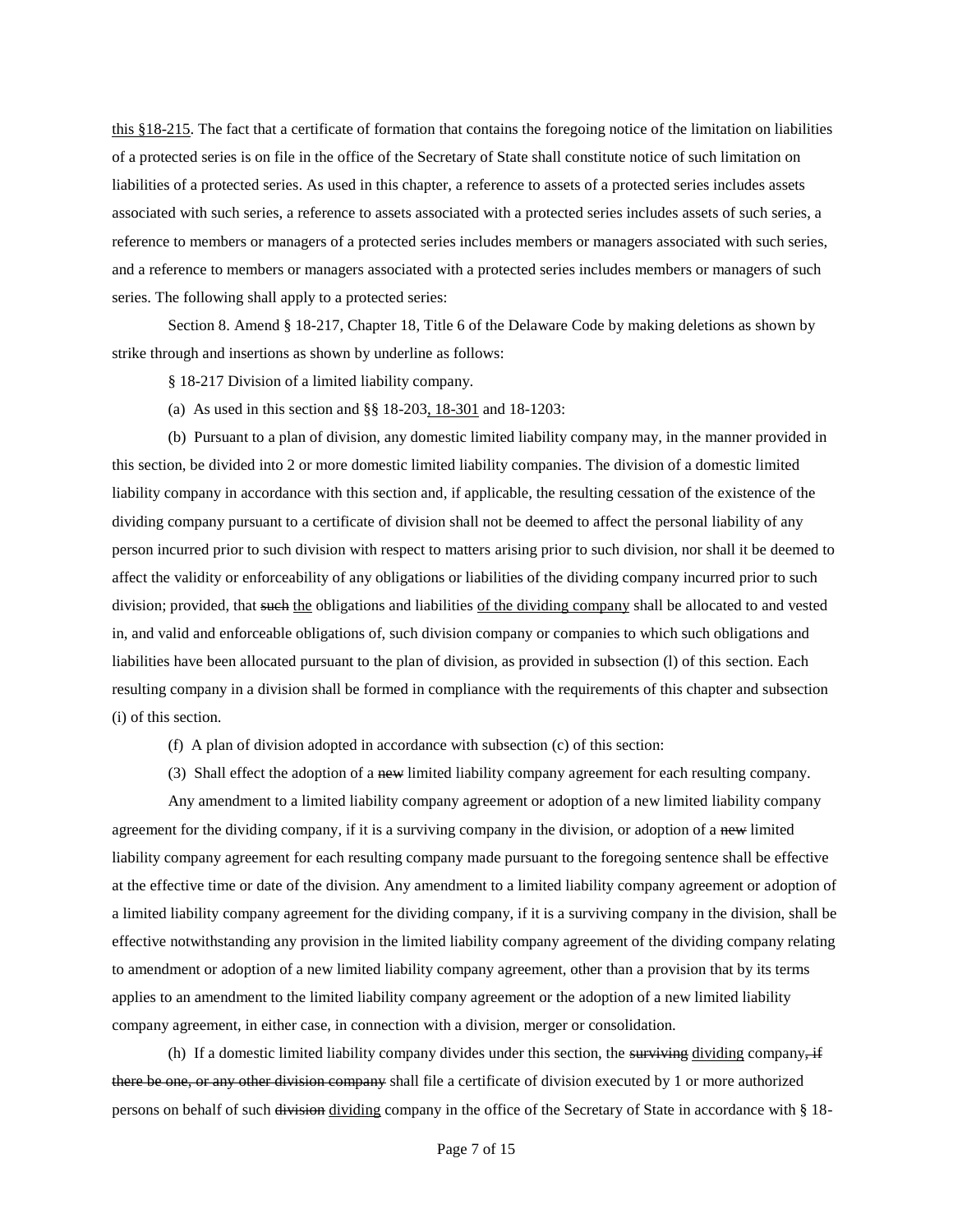204 of this title and a certificate of formation that complies with § 18-201 of this title for each resulting company executed by one or more authorized persons in accordance with § 18-204 of this title. The certificate of division shall state:

(l ) Upon the division of a domestic limited liability company becoming effective:

(1) The dividing company shall be subdivided divided into the distinct and independent resulting companies named in the plan of division, and, if the dividing company is not a surviving company, the existence of the dividing company shall cease.

(9) Any action or proceeding pending against a dividing company may be continued against the surviving company as if the division did not occur, but subject to subsection (l)(4) of this section, and against any resulting company to which the asset, property, right, series, debt, liability or duty associated with such action or proceeding was allocated pursuant to the plan of division by adding or substituting such resulting company as a party in the action or proceeding.

Section 9. Amend § 18-218, Chapter 18, Title 6 of the Delaware Code by making deletions as shown by strike through and insertions as shown by underline as follows:

§ 18-218 Registered series of members, managers, limited liability company interests or assets

(d) In order to form a registered series of a limited liability company, a certificate of registered series must be filed in accordance with this subsection.

(3) A certificate of registered series is amended by filing a certificate of amendment thereto in the office of the Secretary of State. The certificate of amendment of certificate of registered series shall set forth:

(6) Unless otherwise provided in this chapter or unless a later effective date or time (which shall be a date or time certain) is provided for in the certificate of amendment of certificate of registered series, a certificate of amendment of certificate of registered series shall be effective at the time of its filing with the Secretary of State.

(7) A certificate of registered series shall be canceled upon the cancellation of the certificate of formation of the limited liability company named in the certificate of registered series, or upon the filing of a certificate of cancellation of the certificate of registered series or upon the future effective date or time of a certificate of cancellation of the certificate of registered series, or as provided in § 18-1108(b) of this title, or upon the filing of a certificate of merger or consolidation of registered series if the registered series is not the surviving or resulting registered series in a merger or consolidation or upon the future effective date or time of a certificate of merger or consolidation of registered series if the registered series is not the surviving or resulting registered series in a merger or consolidation, or upon the filing of a certificate of conversion of registered series to protected series or upon the future effective date or time of a certificate of conversion of registered series to a protected series. A certificate of cancellation of the certificate of registered series may be filed at any time, and shall be filed, in the office of the Secretary of State to accomplish the cancellation of a certificate of registered series upon the dissolution of a registered series for which a certificate of registered series was filed and completion of the winding up of such registered series. A certificate of cancellation of the certificate of registered series shall set forth: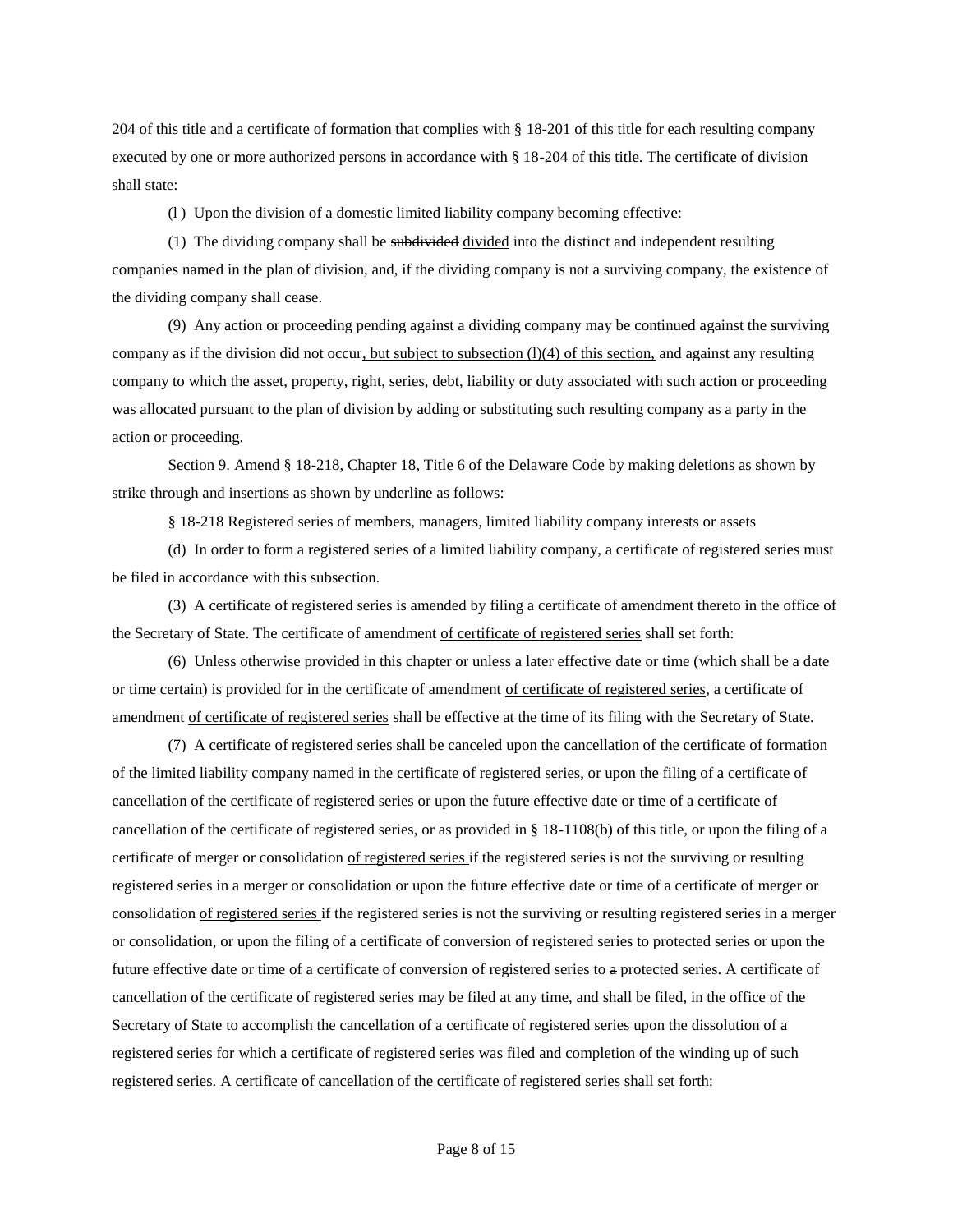Section 10. Amend § 18-219, Chapter 18, Title 6 of the Delaware Code by making deletions as shown by strike through and insertions as shown by underline as follows:

§ 18-219 Approval of conversion of a protected series of a domestic limited liability company to a registered series of such domestic limited liability company

(e) If a protected series shall convert to a registered series in accordance with this section, a certificate of conversion of protected series to registered series executed in accordance with § 18-204 of this title shall be filed in the office of the Secretary of State in accordance with § 18-206 of this title. The certificate of conversion of protected series to a registered series shall state:

(6) The future effective date or time (which shall be a date or time certain) of the conversion if it is not to be effective upon the filing of the certificate of conversion of protected series to a registered series; and

(f) A copy of the certificate of conversion of protected series to  $a$  registered series certified by the Secretary of State shall be prima facie evidence of the conversion by such protected series to a registered series of such limited liability company.

Section 11. Amend § 18-220, Chapter 18, Title 6 of the Delaware Code by making deletions as shown by strike through and insertions as shown by underline as follows:

§ 18-220 Approval of conversion of a registered series of a domestic limited liability company to a protected series of such domestic limited liability company

(e) If a registered series shall convert to a protected series in accordance with this section, a certificate of conversion of registered series to protected series executed in accordance with § 18-204 of this title shall be filed in the office of the Secretary of State in accordance with § 18-206 of this title. The certificate of conversion of registered series to a protected series shall state:

(5) The future effective date or time (which shall be a date or time certain) of the conversion if it is not to be effective upon the filing of the certificate of conversion <u>of registered series</u> to a registered protected series; and

(f) Upon the filing in the office of the Secretary of State of the certificate of conversion of registered series to a protected series or upon the future effective date or time of the certificate of conversion of registered series to a protected series and payment to the Secretary of State of all fees prescribed in this chapter, the Secretary of State shall certify that the registered series has filed all documents and paid all fees required by this chapter. Such certificate of the Secretary of State shall be prima facie evidence of the conversion by such registered series to a protected series of such limited liability company.

Section 12. Amend § 18-221, Chapter 18, Title 6 of the Delaware Code by making deletions as shown by strike through and insertions as shown by underline as follows:

§ 18-221 Merger and consolidation of registered series

(b) If a registered series is merging or consolidating under this section, the registered series surviving or resulting in or from the merger or consolidation shall file a certificate of merger or consolidation of registered series executed by 1 or more authorized persons on behalf of the registered series when it is the surviving or resulting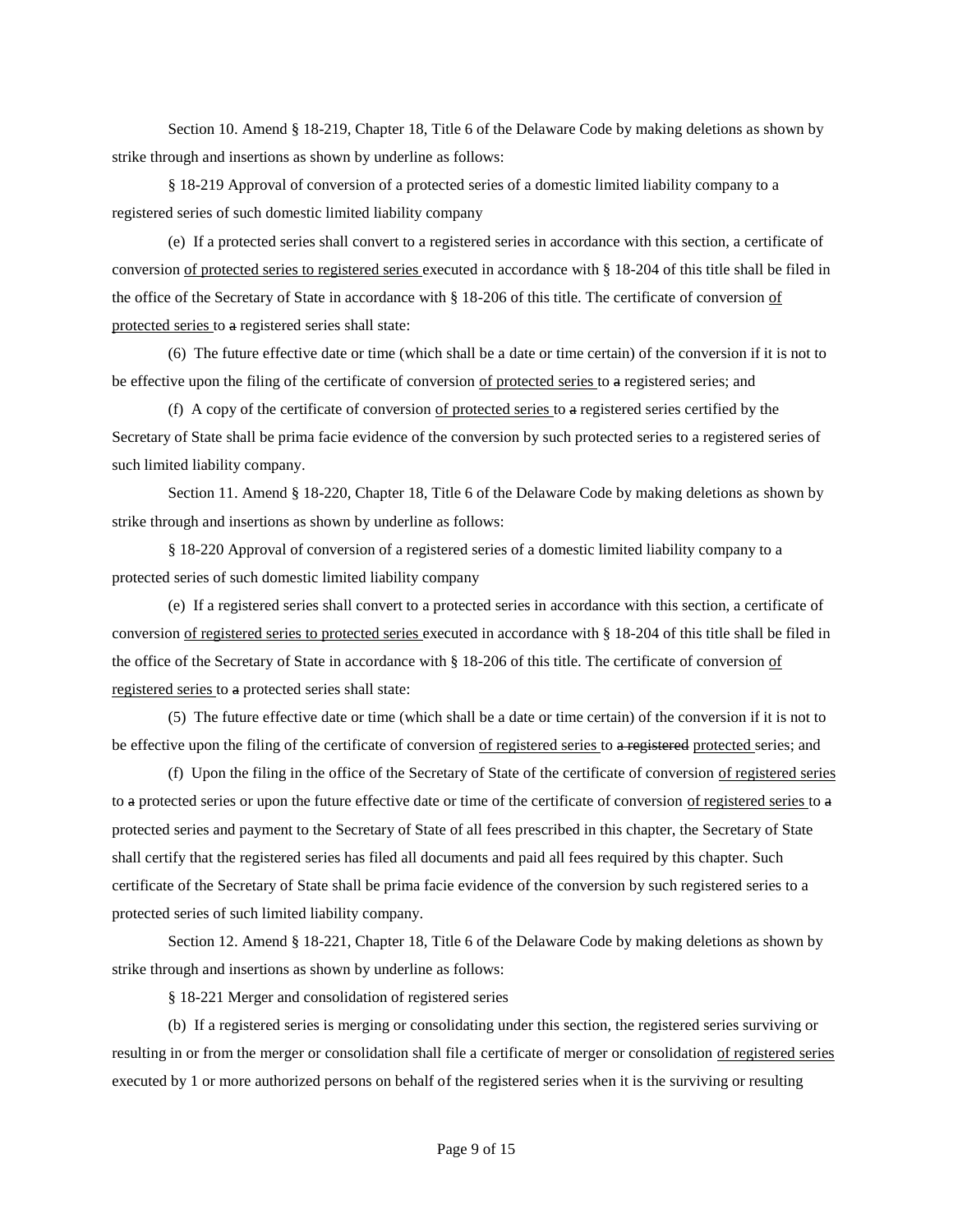registered series in the office of the Secretary of State. The certificate of merger or consolidation of registered series shall state:

(4) Such amendment, if any, to the certificate of registered series of the registered series that is the surviving or resulting registered series to change the name of the surviving registered series, as is desired to be effected by the merger;

(5) The future effective date or time (which shall be a date or time certain) of the merger or consolidation if it is not to be effective upon the filing of the certificate of merger or consolidation of registered series;

(c) Unless a future effective date or time is provided in a certificate of merger or consolidation of registered series, a merger or consolidation pursuant to this section shall be effective upon the filing in the office of the Secretary of State of a certificate of merger or consolidation of registered series.

(d) A certificate of merger or consolidation of registered series shall act as a certificate of cancellation of the certificate of registered series of the registered series which is not the surviving or resulting registered series in the merger or consolidation. A certificate of merger or consolidation of registered series that sets forth any amendment in accordance with paragraph (b)(4) of this section shall be deemed to be an amendment to the certificate of registered series of the surviving or resulting registered series, and no further action shall be required to amend the certificate of registered series of the surviving  $\theta$  resulting registered series under § 18-218 of this title with respect to such amendments set forth in the such certificate of merger or consolidation. Whenever this section requires the filing of a certificate of merger or consolidation of registered series, such requirement shall be deemed satisfied by the filing of an agreement of merger or consolidation containing the information required by this section to be set forth in the such certificate of merger or consolidation.

Section 13. Amend § 18-301, Chapter 18, Title 6 of the Delaware Code by making deletions as shown by strike through and insertions as shown by underline as follows:

§ 18-301 Admission of members.

(b) After the formation of a limited liability company, a person is admitted as a member of the limited liability company:

(2) In the case of an assignee of a limited liability company interest, as provided in  $\S$  18-704(a) of this title and at the time provided in and upon compliance with the limited liability company agreement or, if the limited liability company agreement does not so provide, when any such person's permitted admission is reflected in the records of the limited liability company; or

(3) In the case of a person being admitted as a member of a surviving or resulting limited liability company pursuant to a merger or consolidation approved in accordance with § 18-209(b) of this title, as provided in the limited liability company agreement of the surviving or resulting limited liability company or in the agreement of merger or consolidation or plan of merger, and in the event of any inconsistency, the terms of the agreement of merger or consolidation or plan of merger shall control; and in the case of a person being admitted as a member of a limited liability company pursuant to a merger or consolidation in which such limited liability company is not the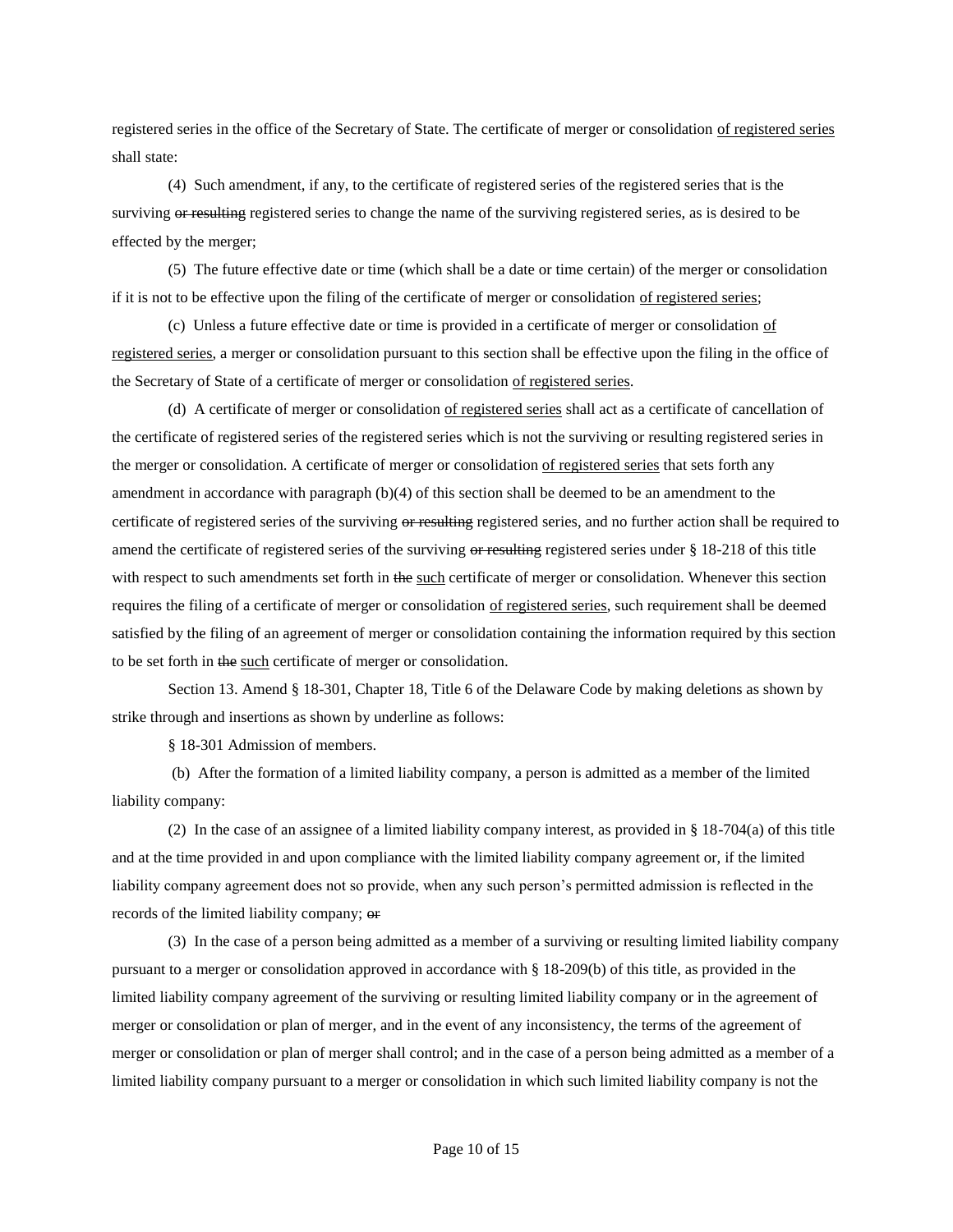surviving or resulting limited liability company in the merger or consolidation, as provided in the limited liability company agreement of such limited liability company; or

(4) In the case of a person being admitted as a member of a division company pursuant to a division approved in accordance with  $\S 18-217(c)$  of this title, as provided in the limited liability company agreement of such division company or in the plan of division, and in the event of any inconsistency, the terms of the plan of division shall control; and in the case of a person being admitted as a member of a limited liability company pursuant to a division in which such limited liability company is not a division company in the division, as provided in the limited liability company agreement of such limited liability company.

Section 14. Amend § 18-302, Chapter 18, Title 6 of the Delaware Code by making deletions as shown by strike through and insertions as shown by underline as follows:

§ 18-302 Classes and voting.

(d) Unless otherwise provided in a limited liability company agreement, meetings of members may be held by means of conference telephone or other communications equipment by means of which all persons participating in the meeting can hear each other, and participation in a meeting pursuant to this subsection shall constitute presence in person at the meeting. Unless otherwise provided in a limited liability company agreement, on any matter that is to be voted on, consented to or approved by members, the members may take such action without a meeting, without prior notice and without a vote if consented to or approved, in writing, by electronic transmission or by any other means permitted by law, by members having not less than the minimum number of votes that would be necessary to authorize or take such action at a meeting at which all members entitled to vote thereon were present and voted. Unless otherwise provided in a limited liability company agreement, if a person (whether or not then a member) consenting as a member to any matter provides that such consent will be effective at a future time (including a time determined upon the happening of an event), then such person shall be deemed to have consented as a member at such future time so long as such person is then a member. Unless otherwise provided in a limited liability company agreement, on any matter that is to be voted on by members, the members may vote in person or by proxy, and such proxy may be granted in writing, by means of electronic transmission or as otherwise permitted by applicable law. Unless otherwise provided in a limited liability company agreement, a consent transmitted by electronic transmission by a member or by a person or persons authorized to act for a member shall be deemed to be written and signed for purposes of this subsection. For purposes of this subsection, the term "electronic transmission'' means any form of communication not directly involving the physical transmission of paper, including the use of, or participation in, 1 or more electronic networks or databases (including 1 or more distributed electronic networks or databases), that creates a record that may be retained, retrieved and reviewed by a recipient thereof and that may be directly reproduced in paper form by such a recipient through an automated process.

Section 15. Amend § 18-404, Chapter 18, Title 6 of the Delaware Code by making deletions as shown by strike through and insertions as shown by underline as follows:

§ 18-404 Classes and voting.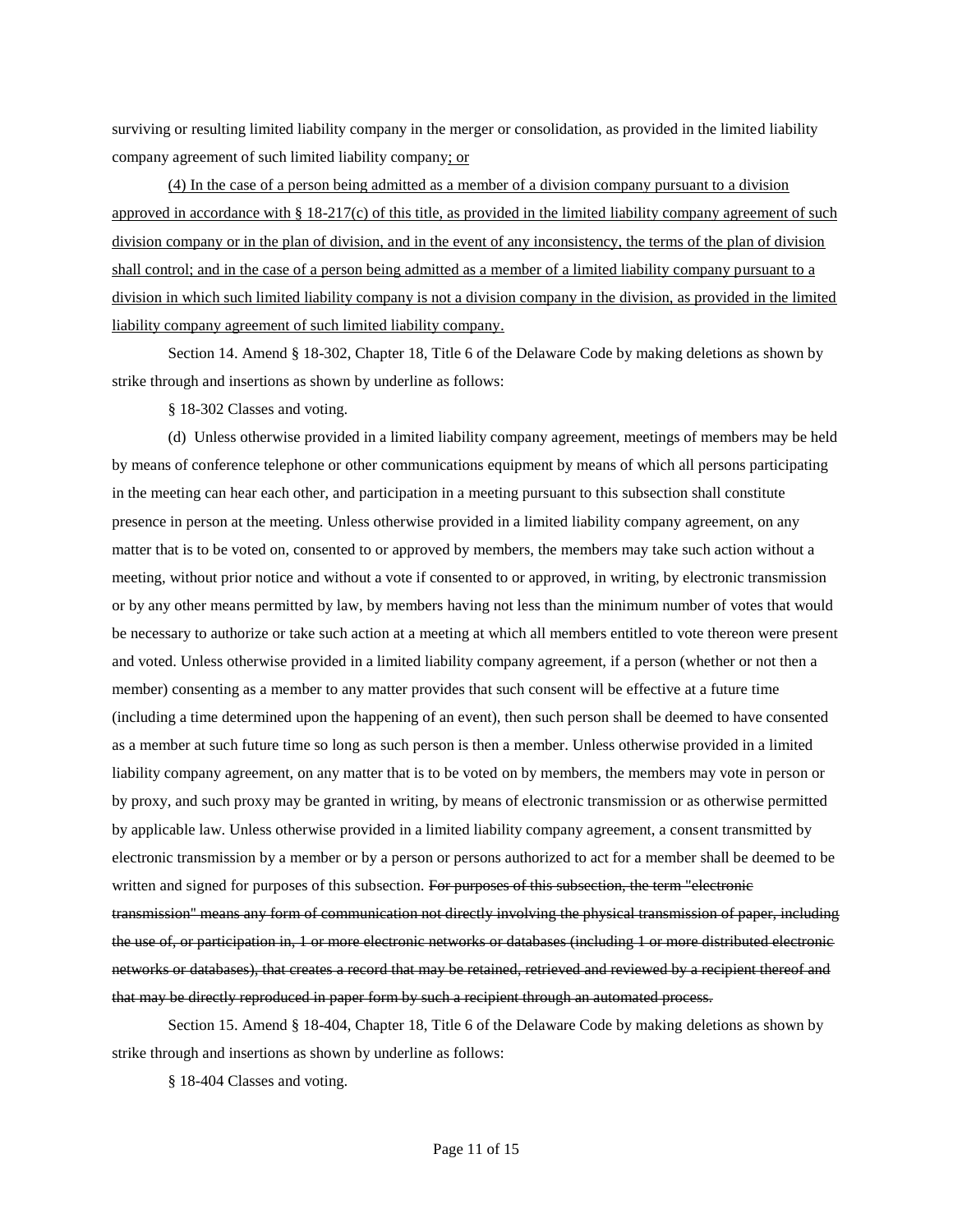(d) Unless otherwise provided in a limited liability company agreement, meetings of managers may be held by means of conference telephone or other communications equipment by means of which all persons participating in the meeting can hear each other, and participation in a meeting pursuant to this subsection shall constitute presence in person at the meeting. Unless otherwise provided in a limited liability company agreement, on any matter that is to be voted on, consented to or approved by managers, the managers may take such action without a meeting, without prior notice and without a vote if consented to or approved, in writing, by electronic transmission or by any other means permitted by law, by managers having not less than the minimum number of votes that would be necessary to authorize or take such action at a meeting at which all managers entitled to vote thereon were present and voted. Unless otherwise provided in a limited liability company agreement, if a person (whether or not then a manager) consenting as a manager to any matter provides that such consent will be effective at a future time (including a time determined upon the happening of an event), then such person shall be deemed to have consented as a manager at such future time so long as such person is then a manager. Unless otherwise provided in a limited liability company agreement, on any matter that is to be voted on by managers, the managers may vote in person or by proxy, and such proxy may be granted in writing, by means of electronic transmission or as otherwise permitted by applicable law. Unless otherwise provided in a limited liability company agreement, a consent transmitted by electronic transmission by a manager or by a person or persons authorized to act for a manager shall be deemed to be written and signed for purposes of this subsection. For purposes of this subsection, the term "electronic transmission'' means any form of communication not directly involving the physical transmission of paper, including the use of, or participation in, 1 or more electronic networks or databases (including 1 or more distributed electronic networks or databases), that creates a record that may be retained, retrieved and reviewed by a recipient thereof and that may be directly reproduced in paper form by such a recipient through an automated process.

Section 16. Amend § 18-1105, Chapter 18, Title 6 of the Delaware Code by making deletions as shown by strike through and insertions as shown by underline as follows:

§ 18-1105 Fees

(a) No document required to be filed under this chapter shall be effective until the applicable fee required by this section is paid. The following fees shall be paid to and collected by the Secretary of State for the use of the State of Delaware:

(3) Upon the receipt for filing of a certificate of formation under § 18-201 of this title or a certificate of registered series under § 18-218 of this title, a fee in the amount of \$70 and upon the receipt for filing of a certificate of limited liability company domestication under § 18-212 of this title, a certificate of transfer or a certificate of transfer and domestic continuance under § 18-213 of this title, a certificate of conversion to limited liability company under § 18-214 of this title, a certificate of conversion to a non-Delaware entity under § 18-216 of this title, a certificate of amendment under § 18-202 or § 18-218(d)(3) of this title (except as otherwise provided in paragraph (a)(11) of this section), a certificate of cancellation under § 18-203 or § 18-218(d)(7) of this title, a certificate of merger or consolidation or a certificate of ownership and merger under § 18-209 of this title, a restated certificate of formation or a restated certificate of registered series under § 18-208 of this title, a certificate of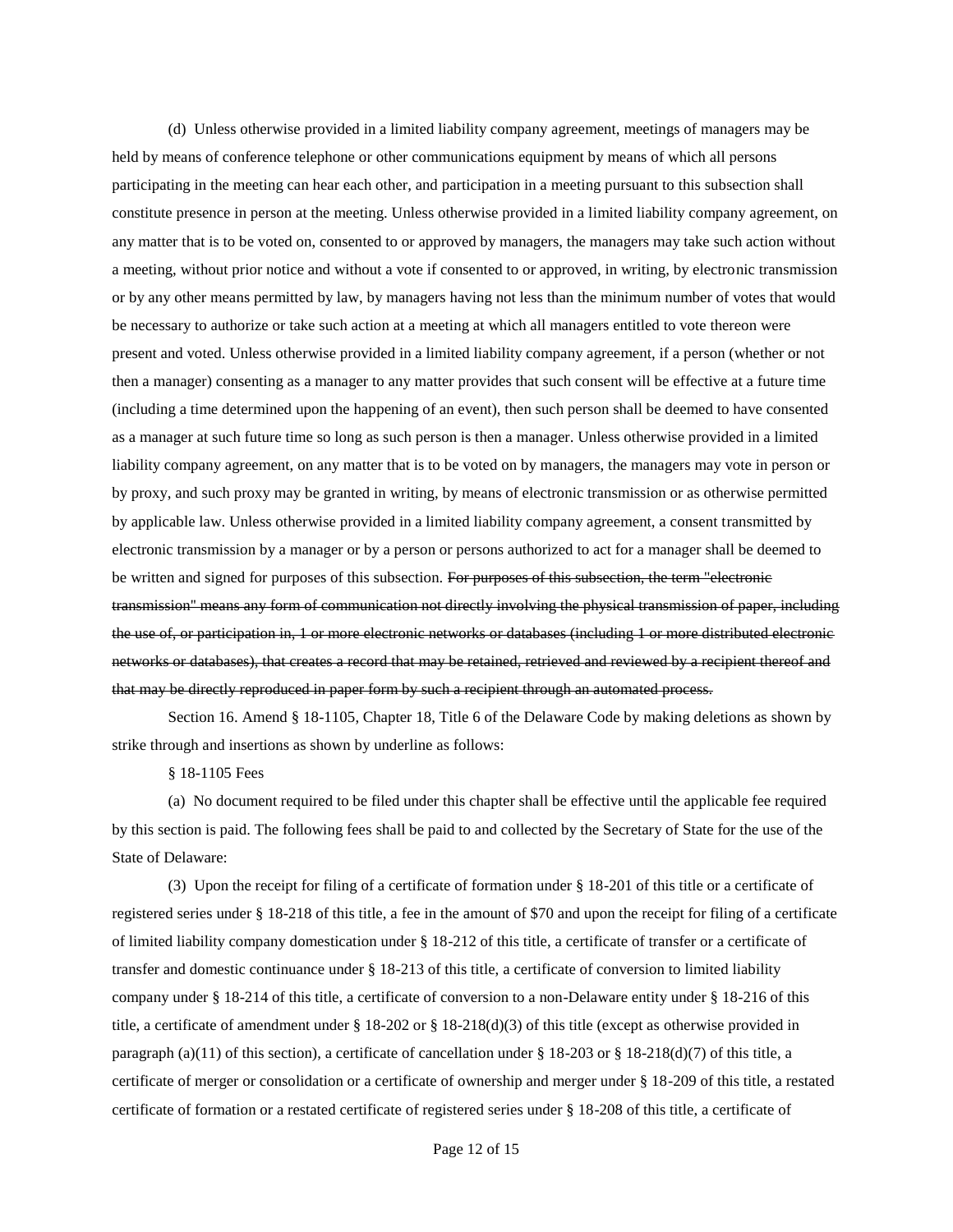amendment of a certificate with a future effective date or time under  $\S 18{\text -}206(c)$  of this title, a certificate of termination of a certificate with a future effective date or time under § 18-206(c) of this title, a certificate of correction under § 18-211 of this title, a certificate of division under § 18-217 of this title, a certificate of conversion of protected series to registered series under § 18-219 of this title, a certificate of conversion of registered series to protected series under § 18-220 of this title, a certificate of merger or consolidation of registered series under § 18- 221 of this title or a certificate of revival under § 18-1109 or § 18-1110 of this title, a fee in the amount of \$180, plus, in the case of a certificate of cancellation under § 18-203 of this title, a fee in the amount of \$50 for each registered series of the limited liability company named in the certificate of cancellation.

(4) For certifying copies of any paper on file as provided for by this chapter, a fee in the amount of \$50 for each copy certified. In addition, a fee of \$2.00 per page shall be paid in each instance where the Secretary of State provides the copies of the document to be certified.

(5) The Secretary of State may issue photocopies or electronic image copies of instruments on file, as well as instruments, documents and other papers not on file, and for all such photocopies or electronic image copies, whether certified or not, which are not certified by the Secretary of State, a fee of \$10 shall be paid for the first page and \$2.00 for each additional page. Notwithstanding Delaware's Freedom of Information Act (Chapter 100 of Title 29) or other provision of law granting access to public records, the Secretary of State upon request shall issue only photocopies or electronic image copies of public records in exchange for the fees described in this section, and in no case shall the Secretary of State be required to provide copies (or access to copies) of such public records (including without limitation bulk data, digital copies of instruments, documents and other papers, databases or other information) in an electronic medium or in any form other than photocopies or electronic image copies of such public records in exchange, as applicable, for the fees described in this section or § 2318 of Title 29 for each such record associated with a file number.

(9) For preparing and providing a written report of a record search, a fee in the amount of up to \$50 \$100.

(10) For issuing any certificate of the Secretary of State, including but not limited to a certificate of good standing, other than a certification of a copy under paragraph (a)(4) of this section, a fee in the amount of \$50, except that for issuing any certificate of the Secretary of State that recites all of a limited liability company's filings with the Secretary of State, a fee of \$175 shall be paid for each such certificate. For issuing any certificate via the Secretary of State's online services, a fee of up to \$175 shall be paid for each certificate.

Section 17. Amend § 18-1107, Chapter 18, Title 6 of the Delaware Code by making deletions as shown by strike through and insertions as shown by underline as follows:

§ 18-1107 Taxation of limited liability companies and registered series

(n) A member or manager of a domestic limited liability company, registered series or foreign limited liability company is not liable for the debts, obligations or liabilities of such domestic limited liability company, registered series or foreign limited liability company solely by reason of the neglect, refusal or failure of such domestic limited liability company, registered series or foreign limited liability company to pay an annual tax or by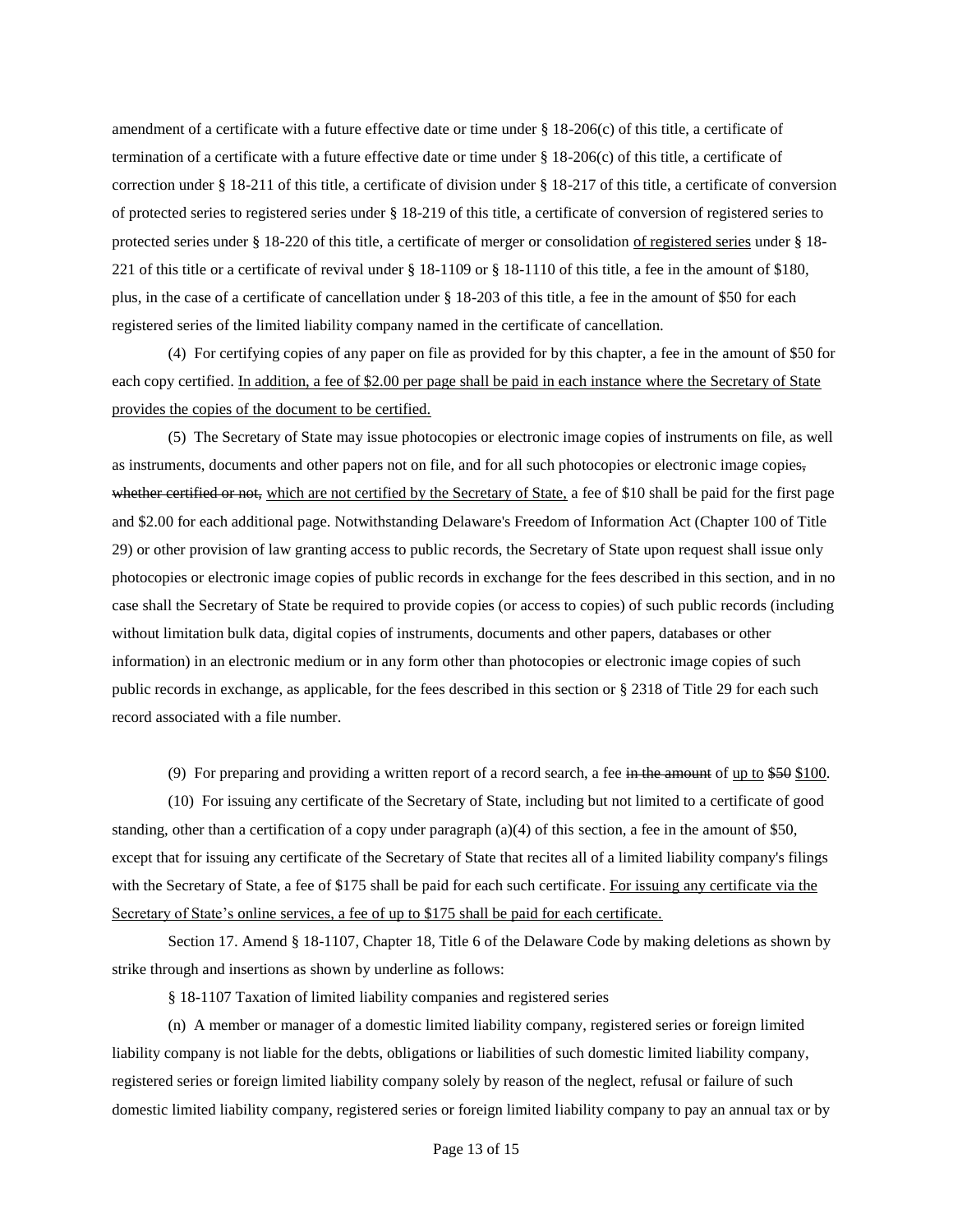reason of such domestic limited liability company, registered series or foreign limited liability company ceasing to be in good standing or duly registered. A protected series or registered series of a domestic limited liability company is not liable for the debts, obligations or liabilities of such domestic limited liability company or any other series thereof solely by reason of the neglect, refusal or failure of such domestic limited liability company or other series to pay an annual tax or by reason of such domestic limited liability company or other series ceasing to be in good standing.

Section 18. Amend § 18-1110, Chapter 18, Title 6 of the Delaware Code by making deletions as shown by strike through and insertions as shown by underline as follows:

§ 18-1110 Revival of a registered series

(a) A registered series whose certificate of registered series has been canceled pursuant to § 18-1108(b) of this title may be revived by filing in the office of the Secretary of State a certificate of revival of registered series accompanied by the payment of the fee required by  $\S$  18-1105(a)(3) of this title and payment of the annual tax due under § 18-1107 of this title and all penalties and interest thereon due at the time of the cancellation of its certificate of registered series. The certificate of revival of registered series shall set forth:

(4) A statement that the certificate of revival of registered series is filed by 1 or more persons authorized to execute and file the such certificate of revival to revive the registered series; and

(5) Any other matters the persons executing the certificate of revival of registered series determine to include therein.

(b) The certificate of revival of registered series shall be deemed to be an amendment to the certificate of registered series, and no further actions shall be required to amend its certificate of registered series under § 18-  $218(d)(3)$  of this title with respect to the matters set forth in the such certificate of revival.

(c) Upon the filing of a certificate of revival of registered series, a registered series shall be revived with the same force and effect as if its certificate of registered series had not been canceled pursuant to § 18-1108(b) of this title. Such revival shall validate all contracts, acts, matters and things made, done and performed by the registered series, its members, managers, employees and agents during the time when its certificate of registered series was canceled pursuant to § 18-1108(b) of this title, with the same force and effect and to all intents and purposes as if the certificate of registered series had remained in full force and effect. All real and personal property, and all rights and interests, which belonged to the registered series at the time its certificate of registered series was canceled pursuant to § 18-1108(b) of this title or which were acquired by the registered series following the cancellation of its certificate of registered series pursuant to § 18-1108(b) of this title, and which were not disposed of prior to the time of its revival, shall be vested in the registered series after its revival as fully as they were held by the registered series at, and after, as the case may be, the time its certificate of registered series was canceled pursuant to § 18-1108(b) of this title. After its revival, the registered series shall be as exclusively liable for all contracts, acts, matters and things made, done or performed in its name and on its behalf by its members, managers, employees and agents prior to its revival as if its certificate of registered series had at all times remained in full force and effect.